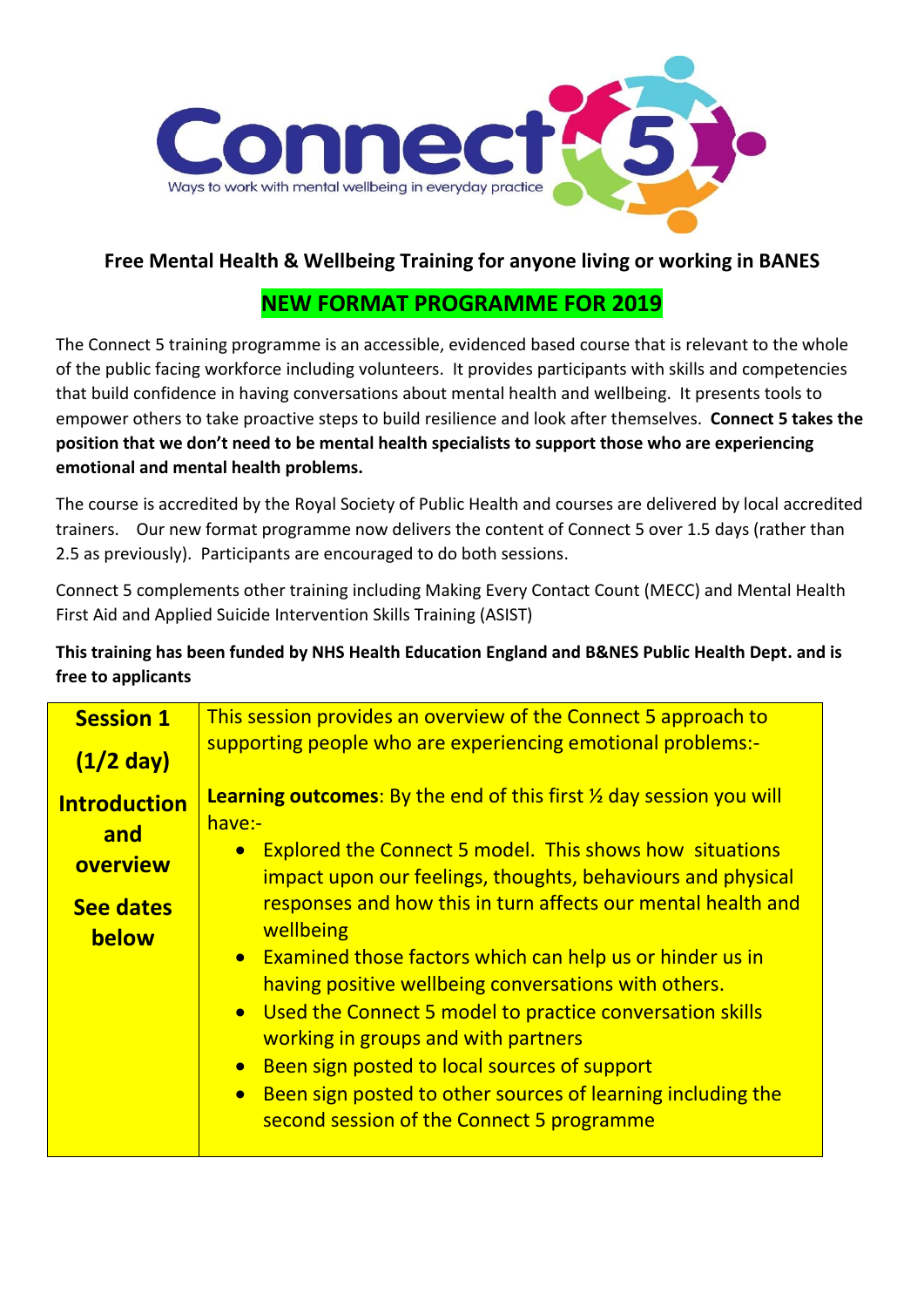| <b>Session 2</b>  | Session 2 builds skills and confidence to work with and improve the        |  |  |
|-------------------|----------------------------------------------------------------------------|--|--|
| (Full day)        | mental health and wellbeing of others using evidence based                 |  |  |
|                   | techniques. It includes what to do when someone expresses bleak            |  |  |
|                   | and even suicidal thoughts and sources of further help and support.        |  |  |
| <b>Developing</b> |                                                                            |  |  |
| skills and        | Learning outcomes: By the end of this first 1 day session you will         |  |  |
| building          | have:-                                                                     |  |  |
| confidence        | Refreshed your understanding of the Connect 5 model i.e. the               |  |  |
|                   | link between those things that happen to us (situations) and               |  |  |
|                   | how this impacts upon our feelings, thoughts, behaviours and               |  |  |
| <b>See dates</b>  | physical responses                                                         |  |  |
| below             |                                                                            |  |  |
|                   | • Reviewed those elements that enhance positive conversations              |  |  |
|                   | Explored and practiced a range of conversation tools that can<br>$\bullet$ |  |  |
|                   | help you have more in depth and supportive conversations                   |  |  |
|                   | with someone with poor mental wellbeing. These tools                       |  |  |
|                   | include                                                                    |  |  |
|                   | - Problem solving<br>- Scaling                                             |  |  |
|                   | - Activity scheduling Thought awareness                                    |  |  |
|                   | - Self- compassion<br>- Healthy lifestyles                                 |  |  |
|                   | Considered how to support someone experiencing very bleak<br>$\bullet$     |  |  |
|                   | thoughts including those of self-harm and suicide and learnt               |  |  |
|                   |                                                                            |  |  |
|                   | about other sources of support                                             |  |  |
|                   | Learnt about the importance of self-care and maintaining our               |  |  |
|                   | own positive wellbeing                                                     |  |  |
|                   |                                                                            |  |  |

## **2019 dates**

|                     | Thursday 2 <sup>nd</sup> May 2019     | <b>City of Bath FC, Twerton Park</b> |
|---------------------|---------------------------------------|--------------------------------------|
| <b>Session 1</b>    | 9.30 (9.15 registration) - 13.30      | Bath, BA2 1DB                        |
|                     | <b>Click here to apply</b>            |                                      |
| $(1/2)$ day)        |                                       |                                      |
|                     | Thursday 23 <sup>rd</sup> May 2019    | <b>Bath College. Wellow</b>          |
| <b>Brief Advice</b> | 9.30 (9.15 registration) - 13.30      | <b>Boardroom - Somer Valley</b>      |
|                     | <b>Click here to apply</b>            | <b>Campus, Wells Road,</b>           |
|                     |                                       | Radstock, BA3 3RW                    |
|                     | Tuesday 9th July 2019                 | <b>The Kaposvar Room,</b>            |
|                     | 9.30 (9.15 registration) - 13.30      | <b>Guildhall, High Street, Bath</b>  |
|                     | <b>Click here to apply</b>            | <b>BA1 5AW</b>                       |
|                     | Monday 9 <sup>th</sup> September 2019 | <b>The Brunswick Room,</b>           |
|                     | 13.15 $(13.00$ registration) - 17.00  | <b>Guildhall, High Street, Bath</b>  |
|                     | <b>Click here to apply</b>            | <b>BA1 5AW</b>                       |